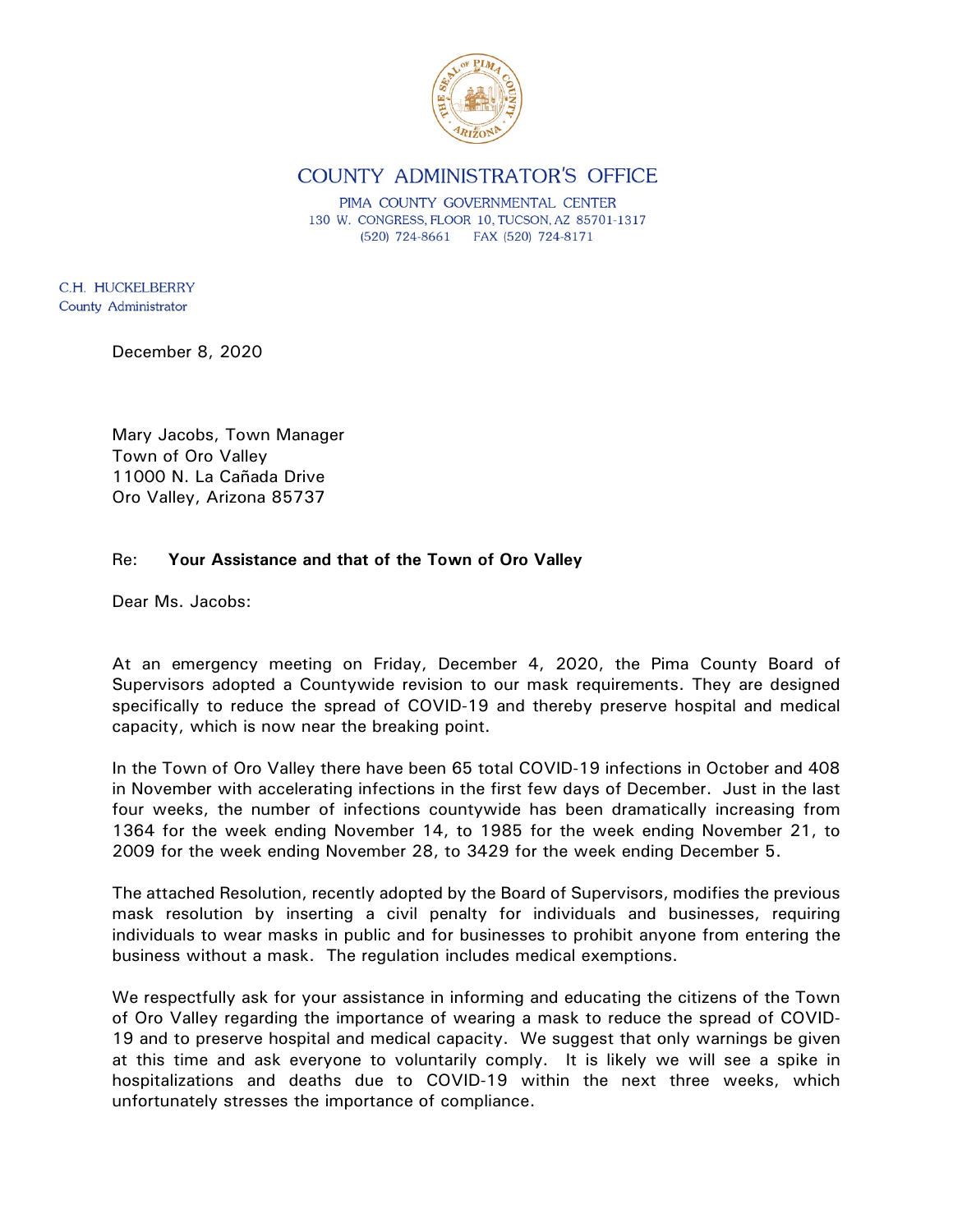Ms. Jacobs Re: **Your Assistance and that of the Town of Oro Valley** December 8, 2020 Page 2

Pima County asks for your cooperation and assistance. I would like to thank you in advance for such.

Sincerely,

C. Dulultaux

County Administrator

**Enclosures** 

c: The Honorable Joseph Winfield, Mayor, Town of Oro Valley The Honorable Chairman and Members, Pima County Board of Supervisors The Honorable Supervisors Elect, Pima County Board of Supervisors Jan Lesher, Chief Deputy County Administrator Francisco García, MD, MPH, Deputy County Administrator & Chief Medical Officer, Health and Community Services Terry Cullen, MD, MS, Public Health Director, Pima County Health Department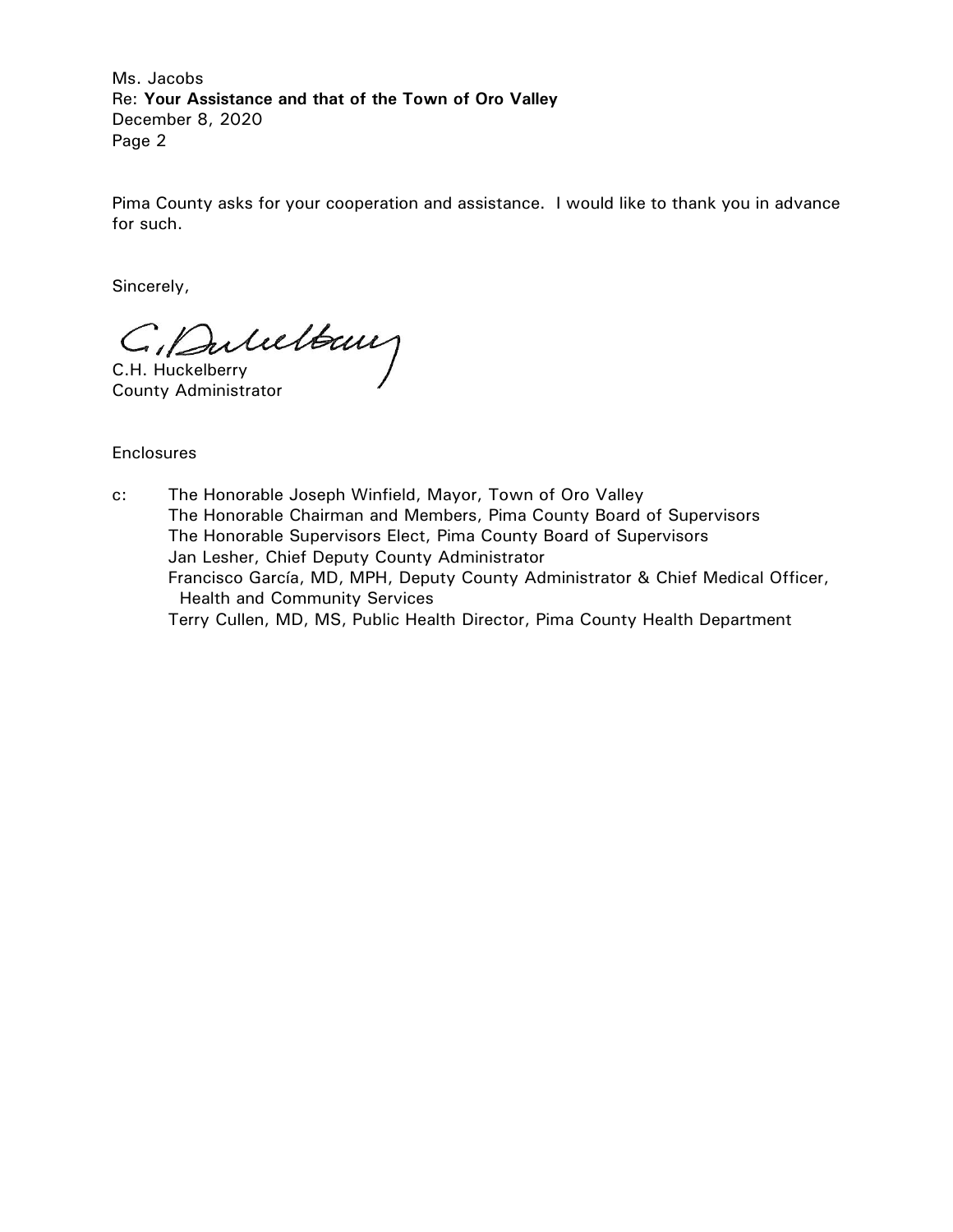## RESOLUTION NO. 2020-96

RESOLUTION OF THE PIMA COUNTY BOARD OF SUPERVISORS ADOPTING REGULATIONS NECESSARY FOR THE PUBLIC HEALTH AND SAFETY OF PIMA **COUNTY'S INHABITANTS, REQUIRING PERSONS TO** WEAR FACE COVERINGS WHEN THEY ARE IN PUBLIC **PLACES** AND CANNOT **EASILY MAINTAIN** A CONTINUOUS PHYSICAL DISTANCE OF AT LEAST 6 FEET FROM ALL OTHER PERSONS

The Board of Supervisors of Pima County, Arizona finds:

- 1. On March 19, 2020, Pima County adopted Resolution 2020-18, declaring a state of emergency related to the Covid-19 outbreak. That state of emergency remains in effect.
- 2. The Covid-19 pandemic is the worst public-health crisis the United States has faced in a century. It has caused over 273,000 confirmed deaths in the United States and infected over 13.9 million people, though the actual numbers of deaths and infections are very likely higher. Many of those who survive Covid-19 will do so only after experiencing serious illness and lengthy hospitalization.
- 3. On June 19, 2020, the Pima County Board of Supervisors adopted Resolution 2020-49, requiring all persons in Pima County who are not exempt under that Resolution to wear compliant face coverings while in public and unable to easily and continuously physically distance from others. The Board hereby readopts and incorporates by reference the findings in Resolution 2020-49, as updated by those in this Resolution.
- 4. Section 5 of Resolution 2020-49 requires that the Board give express authorization before any civil or criminal enforcement of its requirements can be taken.
- 5. Arizona is again experiencing alarming community spread of Covid-19 and decreased availability of necessary healthcare resources, including hospital and intensive-care beds.
- 6. As part of the effort to mitigate the spread of Covid-19, more stringent enforcement of face-covering requirements is necessary.
- 7. Pima County, through both the Board of Supervisors and its Health Department, has broad authority to take action to protect the public health and safety of all Pima County's inhabitants, see A.R.S. § 11-251(17); A.R.S. Title 36, Chapter 1, Article 4; Marsoner v. Pima County, 166 Ariz. 486 (1991), including authority to adopt and enforce "regulations necessary for the public health and safety of the inhabitants," A.RS. § 36-183.02.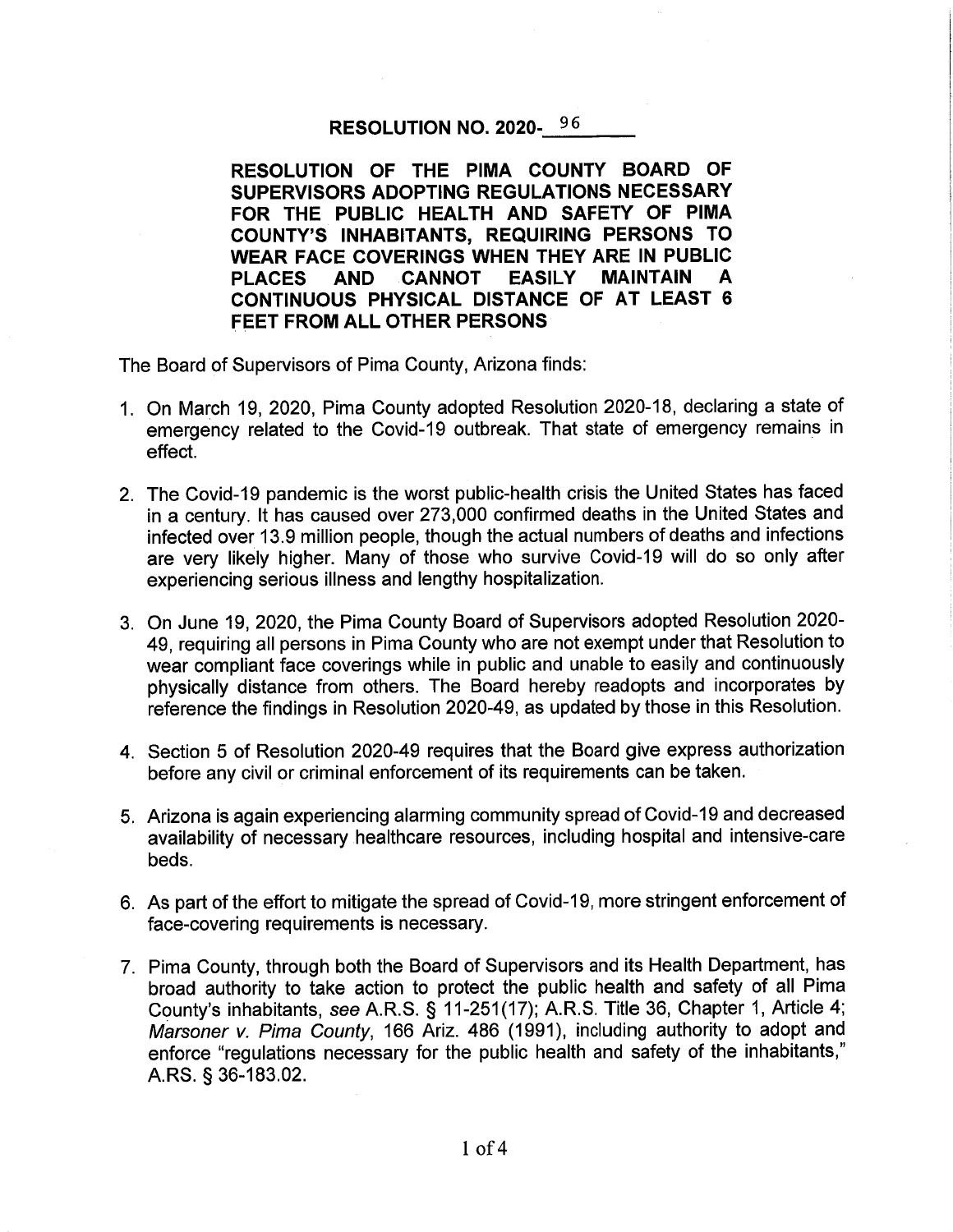8. For purposes of clarity, the Board desires to readopt and restate the provisions of Resolution 2020-49, with amendments to Sections 3 and 5 and other clarifying amendments in Section 1(b).

## NOW, THEREFORE, BE IT RESOLVED,

Section 1. Face coverings required. Every person must wear a face covering that completely and snugly covers the person's nose and mouth when the person is in a public place and cannot easily maintain a continuous distance of at least six feet from all other persons. For purposes of this Resolution:

- a. "Face covering" does not include any mask that incorporates a one-way valve (typically a raised plastic cylinder about the size of a quarter on the front or side of the mask) that is designed to facilitate easy exhaling.
- b. "Public place" means any place, indoor or outdoor, that is open to the public or a segment of the public and includes, but is not limited to, businesses or other establishments where people assemble or members of the general public may enter; schools; offices; public buildings, highways, and parks; and public transportation, including taxicabs and ride sharing.

Section 2. Exempt persons. Section 1 of this Resolution does not apply to:

- a. Children under the age of 5. Parents or guardians are responsible for ensuring that children between the ages of 5 and 17 wear appropriate face coverings when required under this Resolution.
- b. Persons who cannot medically tolerate wearing a face covering. A person is not required to provide documentation demonstrating that the person cannot medically tolerate wearing a face covering.
- c. Persons who are hearing impaired, or communicating with a person who is hearing impaired, where the ability to see the mouth is essential for communication.
- d. Persons, including on-duty law-enforcement officers, for whom wearing a face covering would create a risk to the person related to their work, as determined by local, state, or federal regulators or workplace safety guidelines.
- e. Persons who are obtaining a service involving the nose, face, or head for which temporary removal of the face covering is necessary to perform the service.
- f. Persons who are eating or drinking at a restaurant or other establishment that offers food or beverage service, so long as the person is able to maintain a distance of 6 feet away from persons who are not members of the same household or party as the person.
- g. Any member of a group of persons who are in a public place together and live in the same household or are part of a party of 10 or less, so long as the group can easily maintain a continuous physical distance of at least 6 feet from all other persons not part of the household or party.
- h. Persons who are engaged in outdoor work, recreation, or exercise, when alone or as part of a group of people who live in the same household or constitute a party of 10 or less, so long as they are able to easily maintain a continuous physical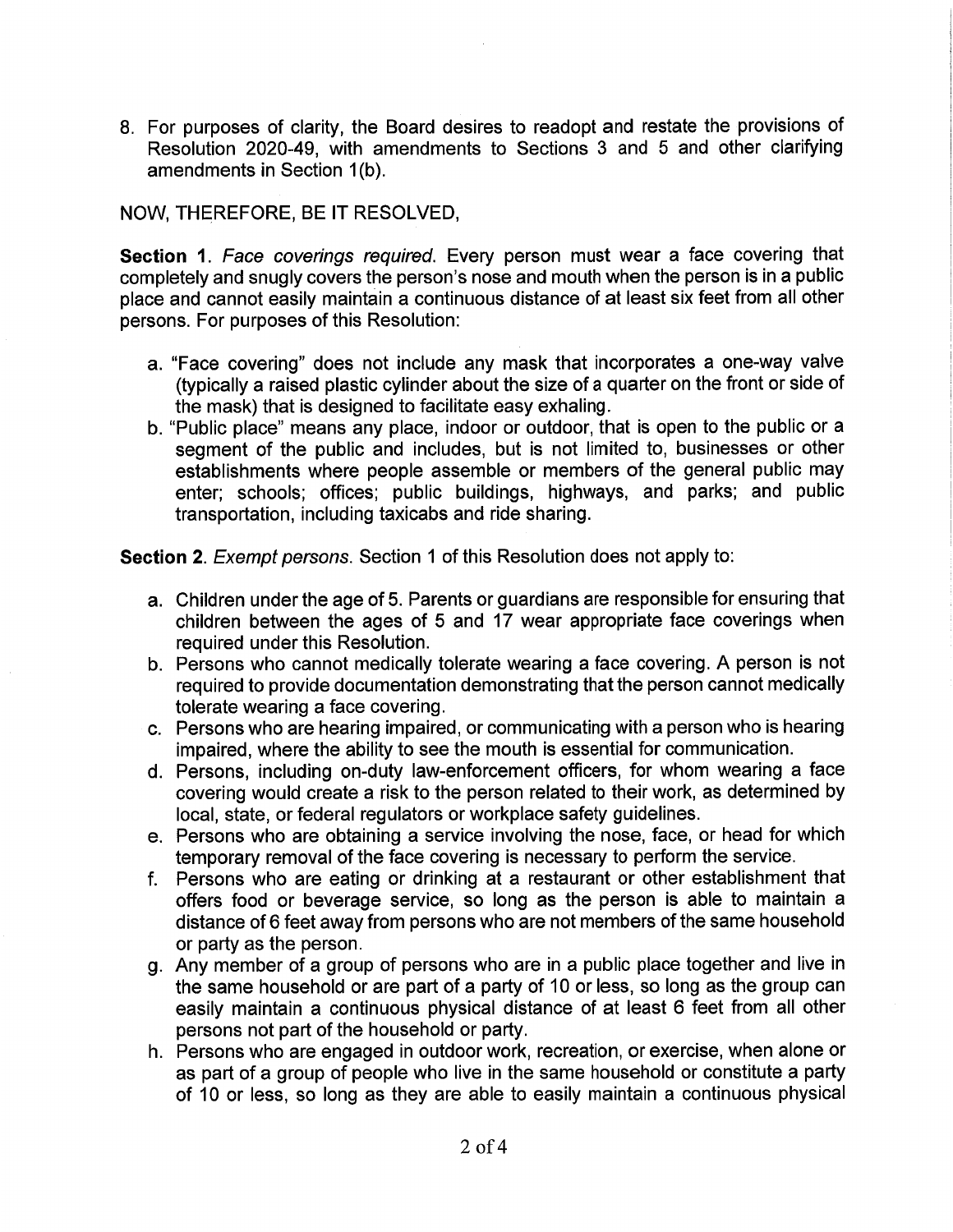distance of at least 6 feet from all other persons not part of the same household or partv.

- *i.* Persons who are incarcerated.
- Persons who are swimming. i.
- k. For any activity not listed for exemption, an exemption may be granted on a caseby-case basis from the Pima County Chief Medical Officer and the Director of the Pima County Health Department. General descriptions of exemptions granted will be posted on a website accessible via www.pima.gov, without identifying who requested the exemption.

Section 3. Establishments. Establishments that are open to the public must provide face coverings to their employees and require them to wear them. Additionally, establishments that are open to the public and in which continuous physical distancing of at least six feet between persons cannot be easily maintained must refuse to allow a person who is not exempt under Section 2 and who is not wearing a face covering to enter the establishment and must request that a person inside the establishment leave if the person is not exempt under Section 2 and is not wearing a face covering.

Section 4. Complaints and investigations. Pima County will provide a public website available via www.pima.gov through which any person may file a written complaint alleging noncompliance with this Resolution at any establishment that is open to the public. The website will allow the submission of photographs, and, when possible, photographs depicting violations should be provided. The Pima County Health Department will investigate complaints and take enforcement action where appropriate. Pima County will post copies of the complaints and associated documentation, including photographs, on the website.

## **Section 5. Compliance and enforcement.**

- a. A violation of Section 1 of this Resolution is a civil infraction that carries a penalty of \$50 per infraction.
- b. A violation of Section 3 of this Resolution by an establishment is a civil infraction that carries a penalty of \$500 per infraction. In addition, if the Pima County Health Department investigates and finds noncompliance at an establishment, it may recommend to any governing body that issues a permit or license to that establishment, including when applicable the Arizona State Liquor Board, that the permit or license be suspended.
- c. Nothing in this Resolution limits or precludes any other means of enforcement authorized by law.

Section 6. Applicability. This Resolution applies throughout Pima County, including within incorporated areas.

**Section 7.** Effective date. This Resolution is effective upon adoption.